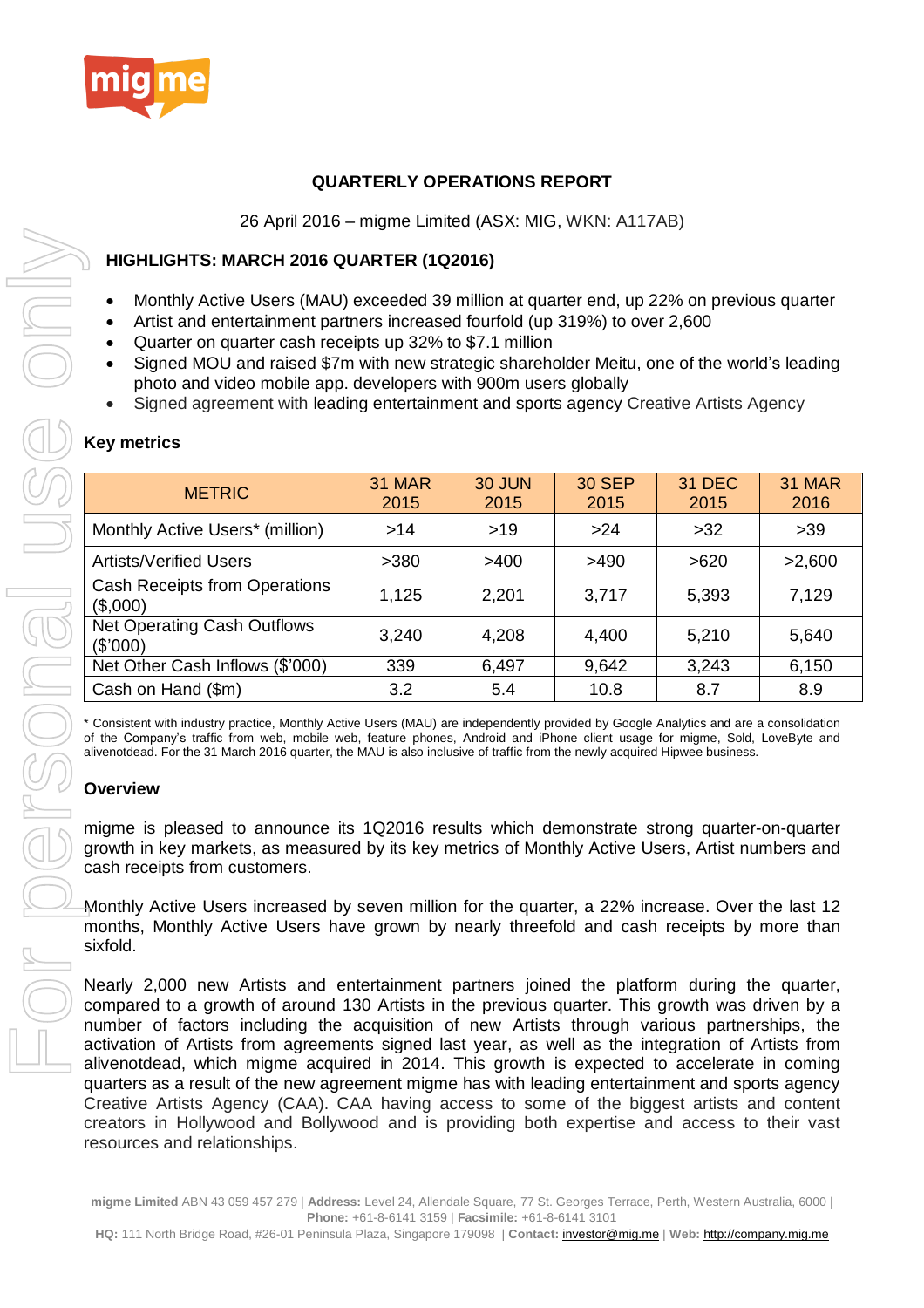During the quarter, the Company welcomed a new strategic investor, Meitu, one of the world's leading photo apps. and main competitor to Instagram, with over 900 million users worldwide. Meitu subscribed for 11.65 million migme shares in March, raising \$7m for the Company.

#### **Building a platform to drive continued growth in users**

migme is focused on building a platform business similar to businesses such as Line (headquartered in Japan), Kakao (Korea), WeChat (China), YY.com (China) and Weibo (China), where user engagement can be monetised. migme is focused on acquiring users and then encouraging those users to engage with other users, Artists, products and services in a way that delivers revenue back to the Company.

The Company intends to deliver a competitive platform for its targeted market, primarily India, Indonesia and the Philippines. In the short-term, migme aims to broaden user growth and sales, improve the quality of engagement and increase operating margins.

During 1Q2016, the Company continued to improve its user experience by completing updates to its website, mobile website and mobile clients. It also deployed a "big data" infrastructure to enable personalised recommendations and simplify alerts and notifications. This is also a precursor to being able to deliver a more contextually relevant activity feed later this year, which will help to further grow user engagement and monetisation.

Strategic partnerships with leading digital media companies and third party applications in the region will enhance migme's user experience, including the MOU with Meitu which will see some of Meitu's product range integrated into the platform during 2Q2016.

Other significant agreements signed during the quarter include Peppermint Innovation, a mobile banking, payments and remittance company which will help expand migme's reach in the Philippines.

In addition, in April migme worked with CricBattle, the world's only draft-based fantasy sport for cricket, to launch fantasy sports on the migme platform. The launch occurred just before the 2016 Indian Premier League ("IPL") cricket season, with the aim of encouraging cricket fans in India and elsewhere to engage on the migme platform during the season and beyond.

## **Engaging more Artists and media**

migme's approach to artist engagement is key to its competitive advantage against the likes of Facebook, Twitter and Instagram, where new algorithms are alienating brands and artists, making it more difficult for them to reach their target audience.

migme is turning this social network business model on its head. Instead of a "pay to play" model where artists and influencers need to pay to reach their audience or the Facebook model where the algorithm limits audience reach and seeks to extract rents from advertisers or the content creators themselves, migme actively helps artists build a fan base, engage with them and generate revenue from this engagement.

The Company's expanding relationship with CAA is expected to be a major growth driver for this part of the business. Bollywood is the largest movie industry in the world and the celebrity and entertainment ecosystem in India is unique. Partnering with the right players in the ecosystem is the key to bringing the right artists onto the platform, creating the right engagement and monetising that engagement.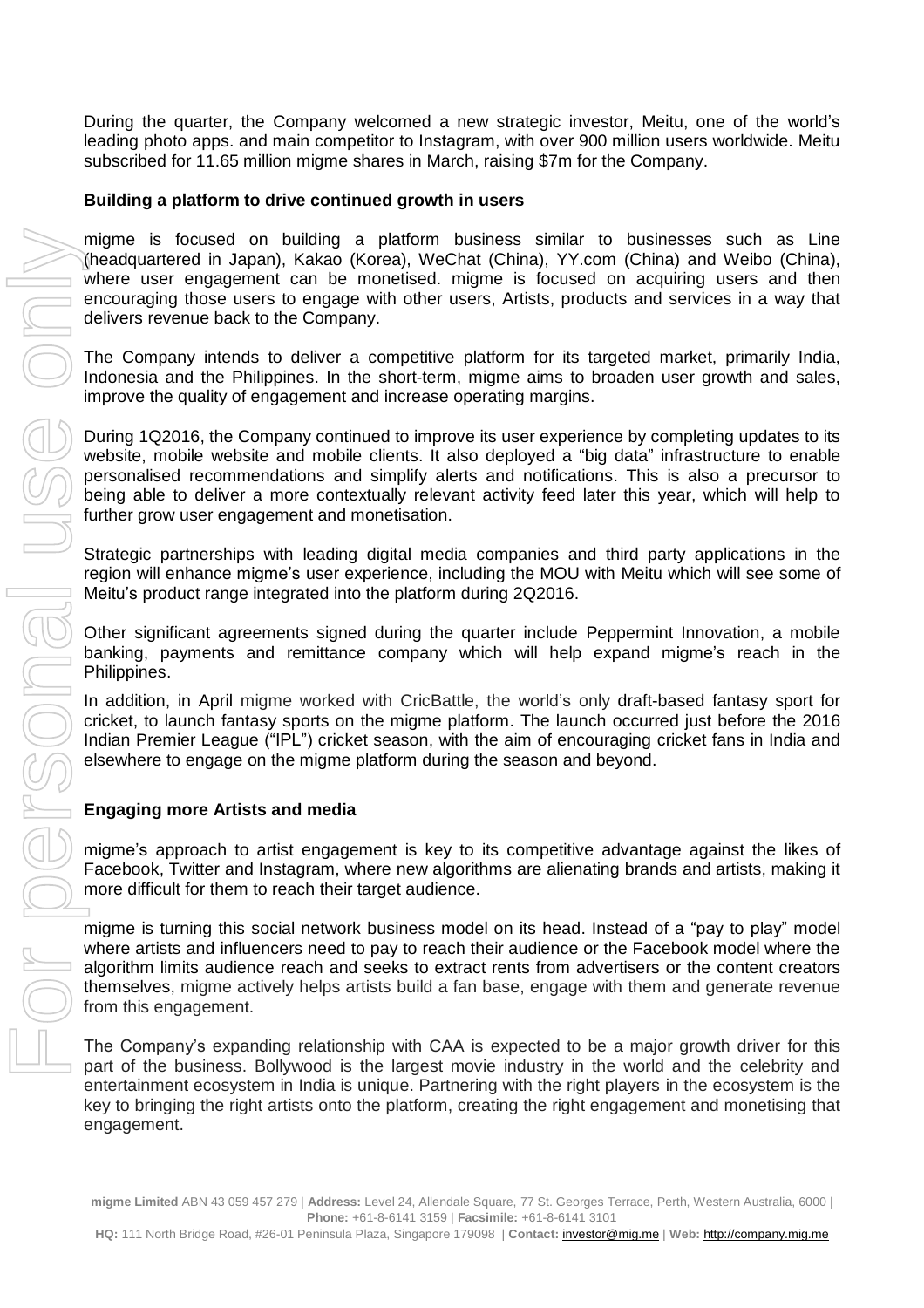This quarter saw the power of this business model come to the fore, with Artist and entertainment partners increasing fourfold to 2,600. Success cases include a successful result in Nepal with Mega Model, positive results from CAA, Qyuki and from blogger networks in Indonesia and the Philippines. The power of migme has enabled a shoutcaster in the Philippines to buy a car, another to pay for her brother's hospital expenses and a blogger in Indonesia to take her family to Singapore for a holiday, to name just a few examples.

As the Company continues to build its Artist network in 2016 it will begin to improve the quality and efficiency of its operations and execution to accelerate growth.

## **Social ecommerce**

The migme platform, combined with the artist and influencer engagement program described above, lends itself to the successful delivery of social ecommerce services as a means to drive engagement and sales. migme's focus on social ecommerce will follow similar successful Chinese models, namely Mogujie and Meilishuo, which reported combined revenues of US\$3 billion last year.

As part of this strategy, migme completed the acquisition of Indonesian ecommerce business Shopdeca, setting the framework for migme's expansion into social ecommerce. As part of the acquisition, Shopdeca founder Andreas Thamrin has joined migme as Global Head of Ecommerce. His skills and experience will be a key factor in driving the delivery of migme's social ecommerce experiences in the future.

#### **Focus on key markets**

migme's three priority countries - India, Indonesia and the Philippines - have a combined population of more than 1.5 billion and an estimated active internet population of over 300 million and growing quickly. The Company is focused on establishing a strong presence in these markets as quickly as possible. During the quarter migme built out its organisation in India, started to deploy offices in the Philippines and grew its presence in Indonesia organically and through the acquisition of social news site Hipwee.

The Company made further progress with handset pre-installations, driving local content and audiences, especially in Indonesia and India. In the Philippines, migme has started to build a strong network of influencers and is in the process of building out its payment infrastructure.

The next few quarters will see a focus on improving local operations and building out local ecosystem relationships.

#### **Finance**

In early March, the Company raised \$7m through a share placement with Meitu. The funds will be used for platform integration, cross marketing and general working capital.

Total operating cash outflows for the quarter included investments the Company made in building the in-country teams, product development, improving infrastructure and securing payment partnerships. This investment will support the Company's plans to increase growth and revenue

**migme Limited** ABN 43 059 457 279 | **Address:** Level 24, Allendale Square, 77 St. Georges Terrace, Perth, Western Australia, 6000 | **Phone:** +61-8-6141 3159 | **Facsimile:** +61-8-6141 3101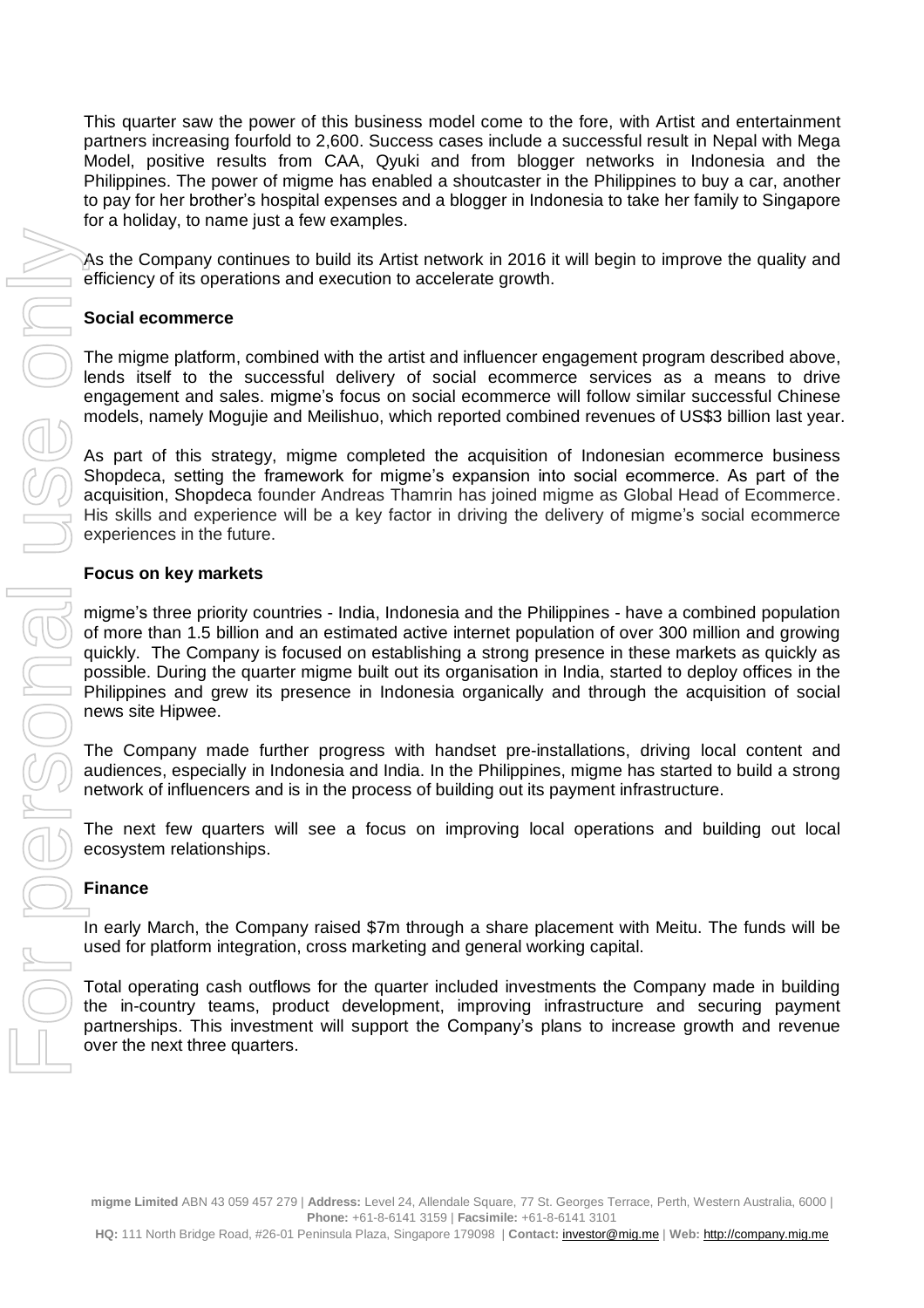# **Looking ahead**

We are excited about the progress of the Company and the platform, and the progress in the key markets of India, Indonesia and the Philippines. Over the next three quarters, the Company intends to:

- consolidate the growth momentum in the Company's key markets;
- focus on growing MAU and revenues, as well as improving the operating margin through improvements in the platform and platform operations; and
- increase and improve engagement across the platform by growing the number of influencers and key opinion leaders on the platform, as well as the number of activities users can undertake via third party applications and games.

|                       | and key opinion leaders on the platform, as well as the number of activities users can<br>undertake via third party applications and games.                                      |                  |                               |                  |  |  |  |  |  |
|-----------------------|----------------------------------------------------------------------------------------------------------------------------------------------------------------------------------|------------------|-------------------------------|------------------|--|--|--|--|--|
|                       | Investor Conference Call - Wednesday 27 April 9.15 am AEST<br>Investors are invited to join a conference call hosted by CEO Steven Goh on Wednesday 27 April at<br>9.15 am AEST. |                  |                               |                  |  |  |  |  |  |
|                       | To access the call please use the dial in details below:                                                                                                                         |                  |                               |                  |  |  |  |  |  |
|                       | Australia Alt. Toll Free:                                                                                                                                                        | 1800 455 963     | Indonesia Toll Free:          | 007 803 321 8057 |  |  |  |  |  |
|                       | Australia Alt. Local:                                                                                                                                                            | +61 7 3145 4005  | Ireland Toll Free:            | 1800 948 607     |  |  |  |  |  |
|                       | New Zealand Toll Free:                                                                                                                                                           | 0800 452 795     | Japan Toll Free:              | 0066 3386 8000   |  |  |  |  |  |
|                       | Auckland Local:                                                                                                                                                                  | +64 9 929 3905   | Malaysia Toll Free:           | 1800 816 441     |  |  |  |  |  |
|                       | Canada/USA Toll Free:                                                                                                                                                            | 1855 624 0077    | Singapore Toll Free:          | 800 101 2702     |  |  |  |  |  |
|                       | China Toll Free:                                                                                                                                                                 | 1080 0140 1776   | South Africa Toll Free:       | 0800 984 013     |  |  |  |  |  |
|                       | France Toll Free:                                                                                                                                                                | 0800 913 734     | <b>Switzerland Toll Free:</b> | 0800 802 498     |  |  |  |  |  |
|                       | Germany Toll Free:                                                                                                                                                               | 0800 183 0918    | Taiwan Toll Free:             | 0080 112 7377    |  |  |  |  |  |
|                       | Hong Kong Toll Free:                                                                                                                                                             | 800 968 273      | <b>UAE Toll Free:</b>         | 8000 3570 2706   |  |  |  |  |  |
|                       | India Toll Free:                                                                                                                                                                 | 000 800 100 8070 | UK Toll Free:                 | 0800 051 1453    |  |  |  |  |  |
| Conference ID: 707598 |                                                                                                                                                                                  |                  |                               |                  |  |  |  |  |  |

Conference Call Toll-Free Access Numbers

# **Australia Toll Free: 1800 908 299 Australia Local: +61 2 9007 8048**

Should you have any questions or inquiries, please do not hesitate to contact migme through email at [investor@mig.me.](mailto:investor@mig.me)

Yours Sincerely

Steven Goh CEO & Cofounder

## **About migme Limited**

migme Limited (ASX: MIG | WKN: A117AB) is a global digital media company focused on emerging markets. We deliver social entertainment services through mobile apps migme and LoveByte, artist management website alivenotdead, social news site Hipwee and ecommerce services through Sold and Shopdeca. The Company is listed and registered in Australia. Headquarters are in Singapore with offices in Malaysia, Indonesia, Taiwan and Hong Kong. For more information, please visit [http://company.mig.me](http://company.mig.me/) 

**migme Limited** ABN 43 059 457 279 | **Address:** Level 24, Allendale Square, 77 St. Georges Terrace, Perth, Western Australia, 6000 | **Phone:** +61-8-6141 3159 | **Facsimile:** +61-8-6141 3101